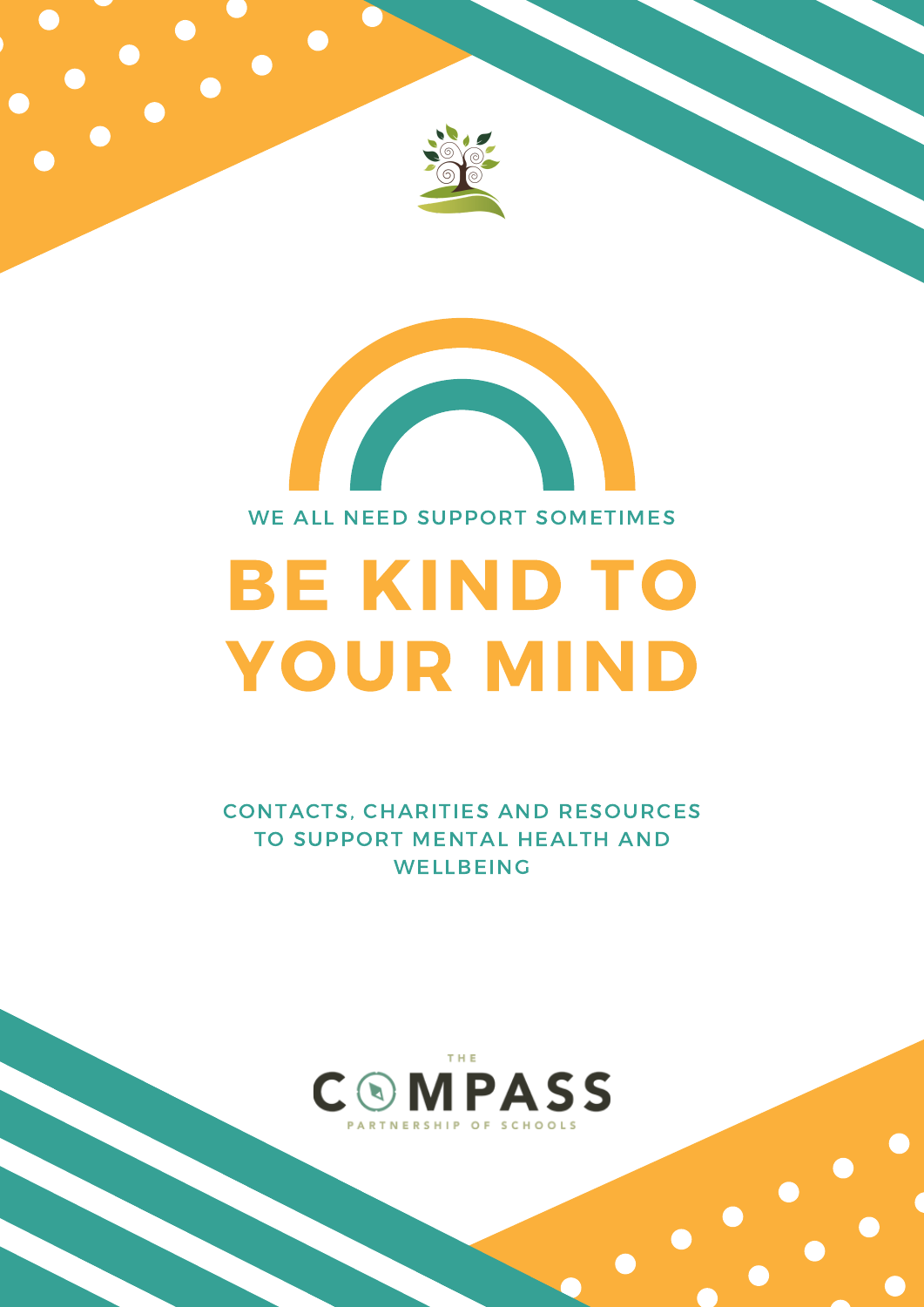# I AM FEELING ANXIOUS, STRESSED OR LOW...

Mind UK - www.mind.org.uk

Together - www.together-uk.org

Mindline is for adults living or registered with a GP in Greenwich. If you think you could benefit from having counselling, please call Mindline on 020 8853 1735 or email us by clicking on the here.

Greenwich Counselling service - offers free, confidential counselling to adults who live or are registered with a GP in Greenwich. To access please call us 020 8853 1735 or www.blgmind.org.uk/greenwich-mental-health/counselling/.

Qwell - www.qwell.io, a free, anonymous online counselling and emotional wellbeing service. Adults aged over 26 can receive online counselling from qualified counsellors.

Greenwich Time to Talk - can offer help for those who have mild problems of anxiety or depression. For more information on the service and details on how to book your first appointment please visit oxleas.nhs.uk/gttt.

Free your mind - offers wellbeing tips to help support those of you who are currently struggling with mental health. www.nhsfreeyourmind.co.uk

Thrive LDN - has created a pack of little things you can do to keep yourself well and some useful ways to get support if you are finding it hard: www.thriveldn.co.uk

Live Well Greenwich - has lots of local support, advice and information if you, or someone you love, are struggling. Visit www.livewellgreenwich.org.uk/lookafteryou/ for local support. You can also call 0800 470 4831 to talk to a friendly, local advisor. Open Monday- Saturday 8.30am – 6pm.

CONTACT - Listening Ear Service. Contact (used to be known as Contact A Family) is a national organisation that work with families of children with disabilities, they offer 1-1 confidential phone appointments with family support advisers for parents looking for a listening ear, reassurance, and practical and emotional support.

#### SUPPORT, CHARITIES & WEBSITES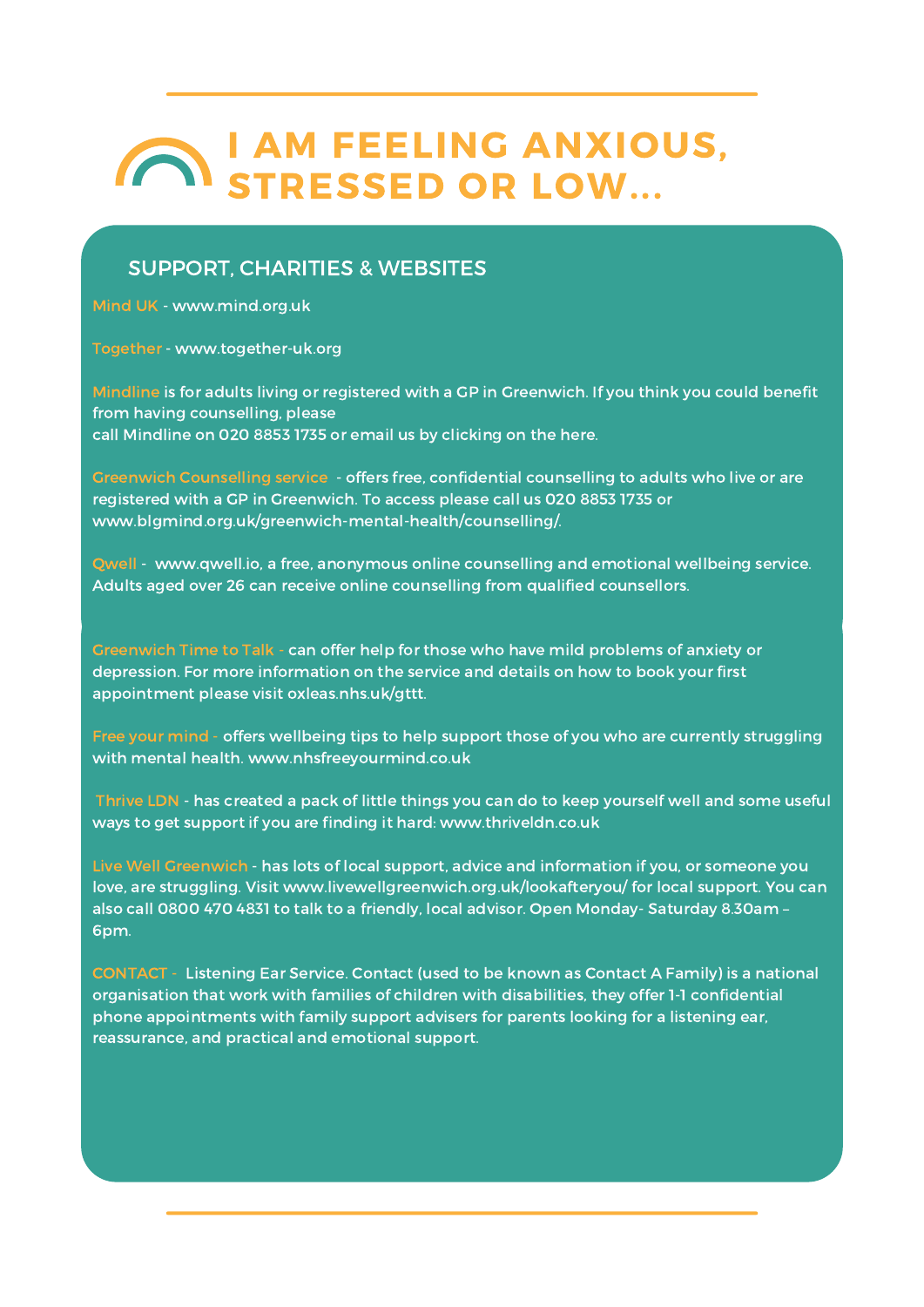# I AM FEELING ANXIOUS, STRESSED OR LOW...

### HELPLINES & INSTANT SUPPORT

Oxleas urgent advice line - 0800 330 8590 - If you or someone you know is experiencing a mental health crisis.

Samaritans - Call 116 123 - anytime, night or day.

SHOUT - Text SHOUT to 85258

In an emergency always call 999 or 111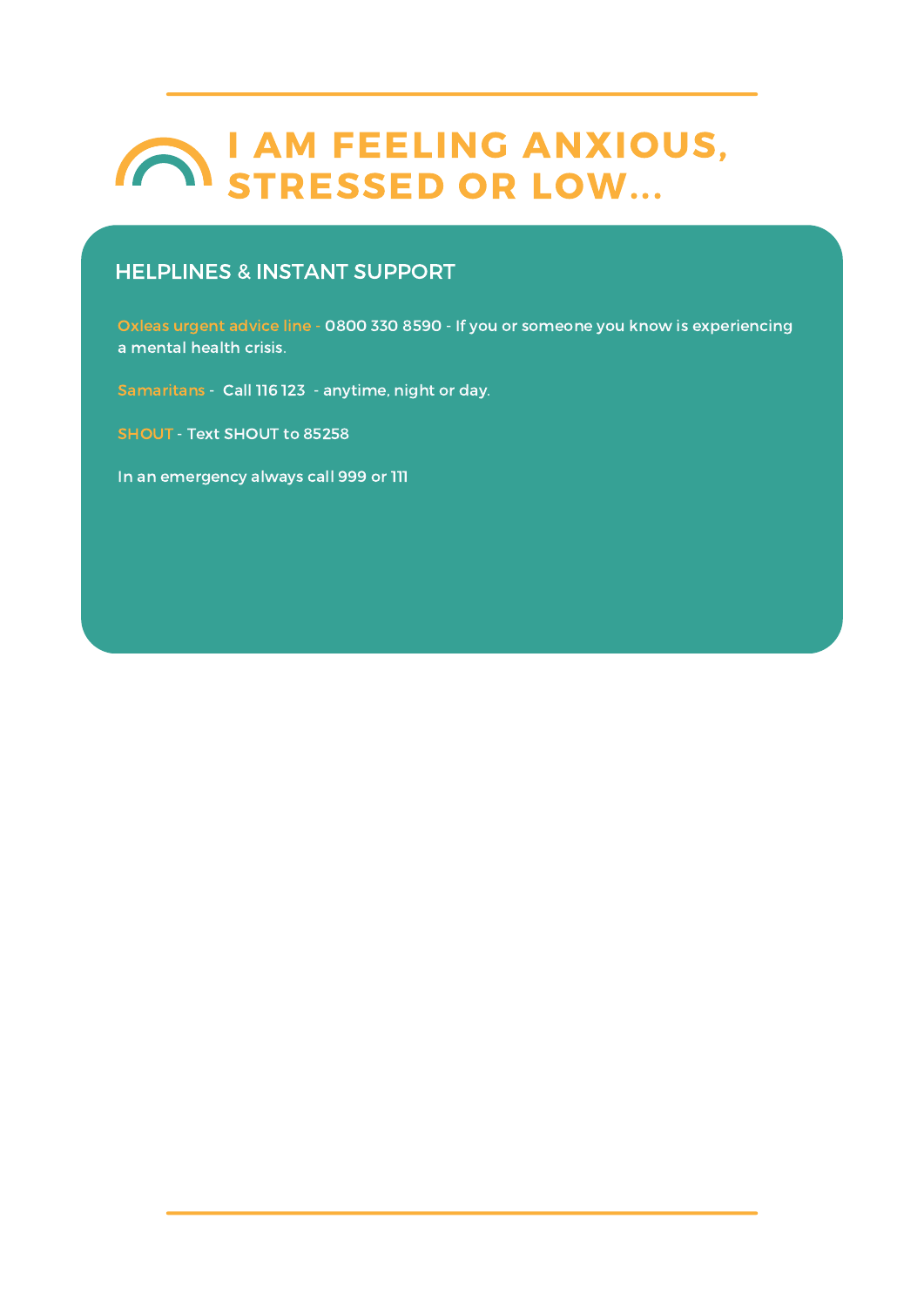

#### **CHARITIES**

# I AM WORRIED ABOUT MY CHILD...

### SUPPORT, CHARITIES & WEBSITES

YoungMind UK - children and young people's mental health charity www.youngminds.org.uk

www.kooth.com - Young people aged 11 to 18 can visit for confidential online support

Mencap Greenlights Project - Greenlights Project run a weekly parent virtual they meet Every Thursday morning at 10am. They meet online as an opportunity to share highlights AND lowlights and learn from each other. If you haven't joined yet- please do, they would love to see new faces. Contact Claire Hardy on greenlights@greenwichmencap.org.uk or call 07944682280.

Contact Willow Dene and ask to speak to your child's teacher, a member of the Leadership team or Vicky House (Family Support Worker)

CRUSE - www.cruse.org.uk

The Good Grief Trust - www.thegoodgrieftrust.org

Grief Encounter - www.griefencounter.org.uk

The Loss Foundation - www.thelossfoundation.org